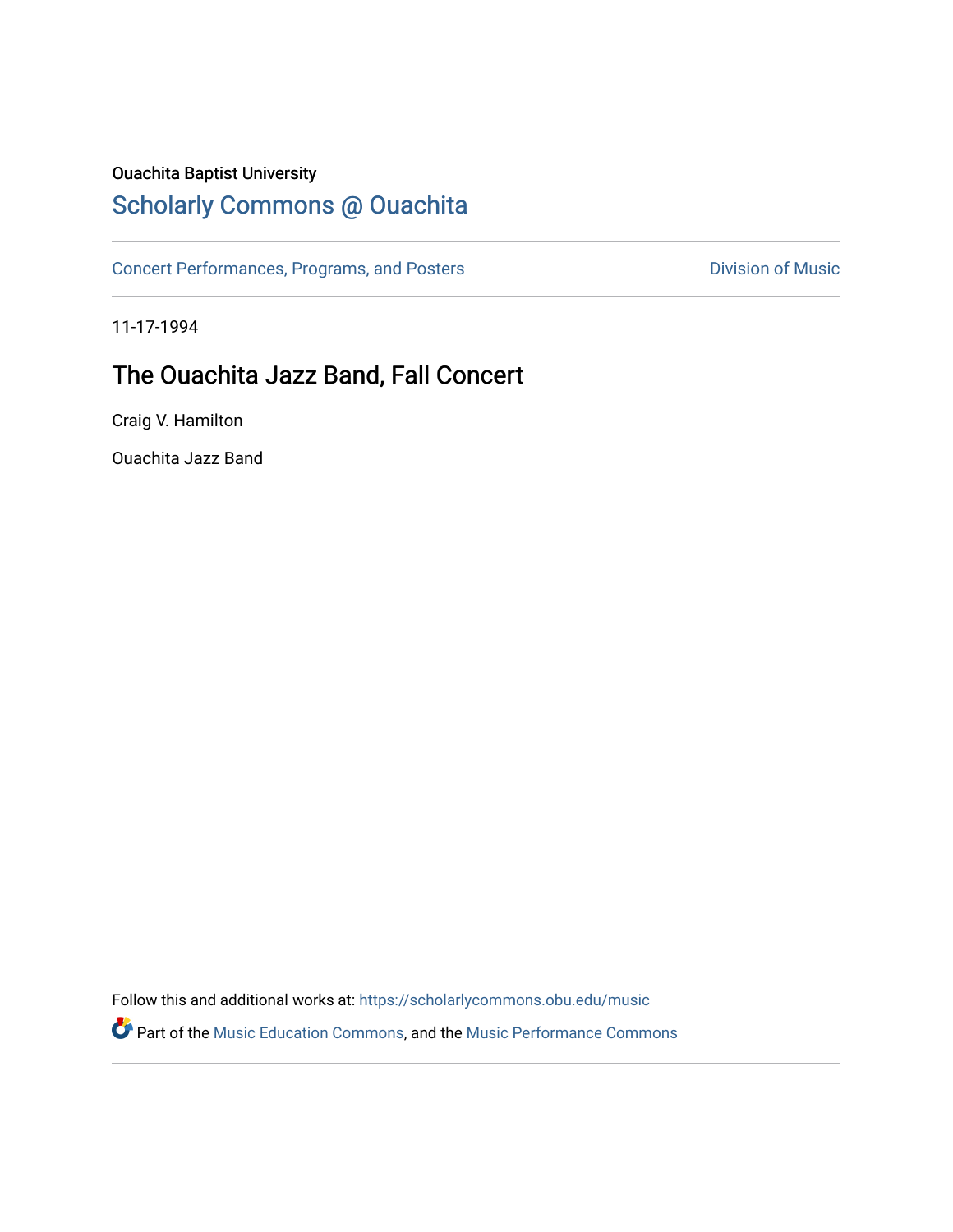# **The Ouachita Jazz Band**

Jones Performing Arts Center November 17, 1994 Seven Thirty P.M. Craig V. Hamilton, Director

## **program**

| A Wonderful Day Like Today | <b>Leslie Briscusse and Anthony Newly</b><br><b>Arr. Lennie Neihaus</b> |
|----------------------------|-------------------------------------------------------------------------|
| <b>A Warm Breeze</b>       | <b>Sammy Nestico</b>                                                    |
| <b>Round Midnight</b>      | <b>Cootie Williams and Thelonius Monk</b><br><b>Arr. Marty Gold</b>     |
| Slidework In Ab            | <b>Urbie Green</b>                                                      |
| <b>Take Five</b>           | <b>Paul Desmond</b><br><b>Arr. Dave Wolpe</b>                           |
| <b>Mystery Woman</b>       | <b>Jay Chattaway</b>                                                    |
| <b>Salt Peanuts</b>        | <b>Dizzy Gillespie and Kenny Clarke</b><br><b>Arr. Mark Taylor</b>      |
| <b>Skylark</b>             | <b>Johnny Mercer and Hoagy Carmichael</b><br><b>Arr. Jerry Nowak</b>    |
| Primavera                  | <b>Jeff Bell</b>                                                        |
| Caravan                    | Duke Ellington, Irving Mills and Juan Tizol<br><b>Arr. Dave Wolpe</b>   |

School of Music **Constructs** Ouachita Baptist University **Arkadelphia, Arkansas**